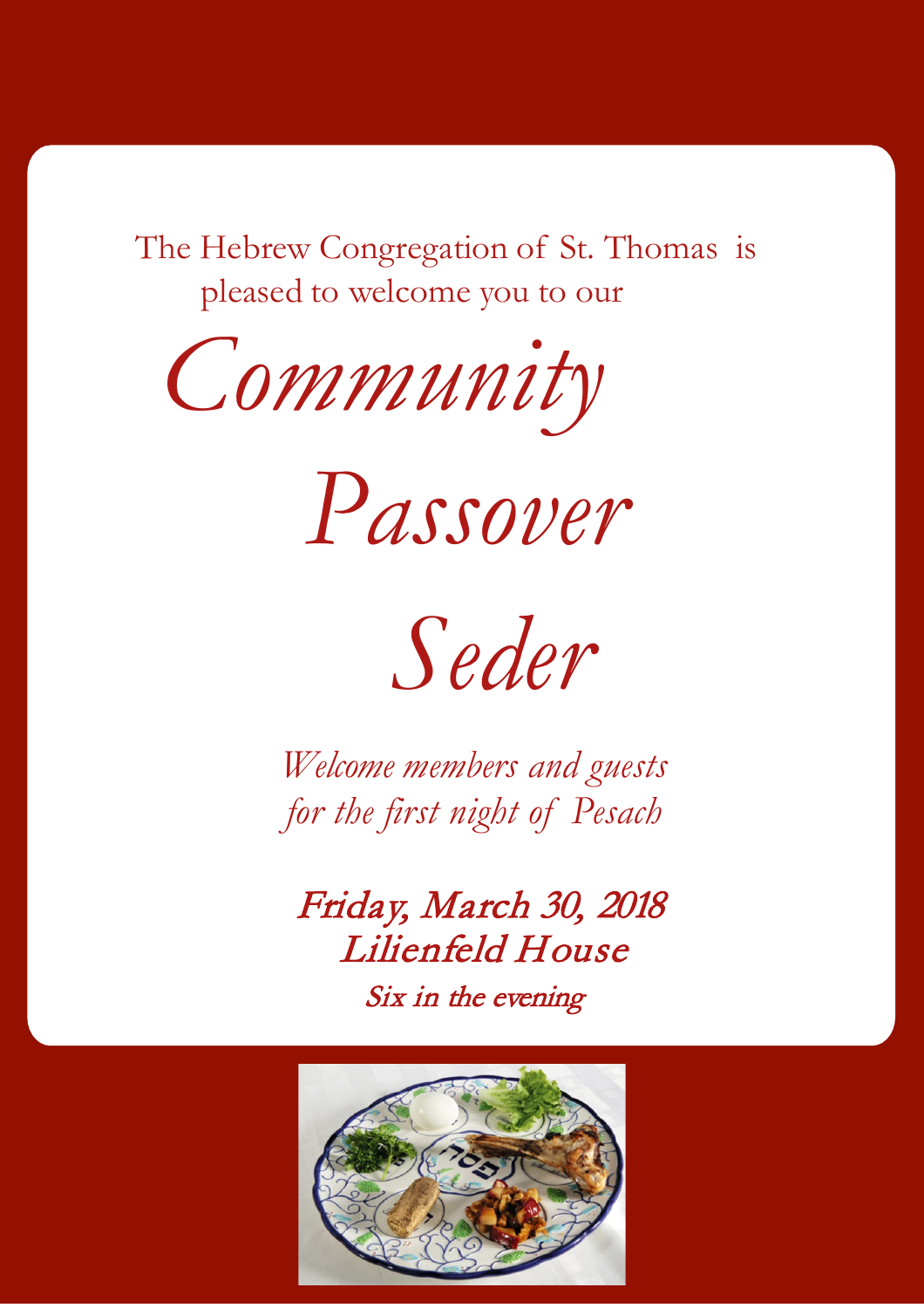### **Prelude**

**No charge; Donations welcome**

**RSVP to Agnes (Agi) Rampino at: [s](mailto:gshop@synagogue.vi)[hop@synagogue.vi](mailto:gshop@synagogue.vi) or 340 774-4312 by March 20, 2018 (This Seder is often very well attended; reservations essential for planning and comfort)**

## **Main Course**

Chicken and <sup>B</sup>risket

Fish available by advance request

Please bring side dishes. See below for suggestions. Kosher-for-Passover by ingredient, please. (Please feel free to contact us if you have any questions about what that entails.)

> **Along with your RSVP, please let Agi know what side dish you are bringing**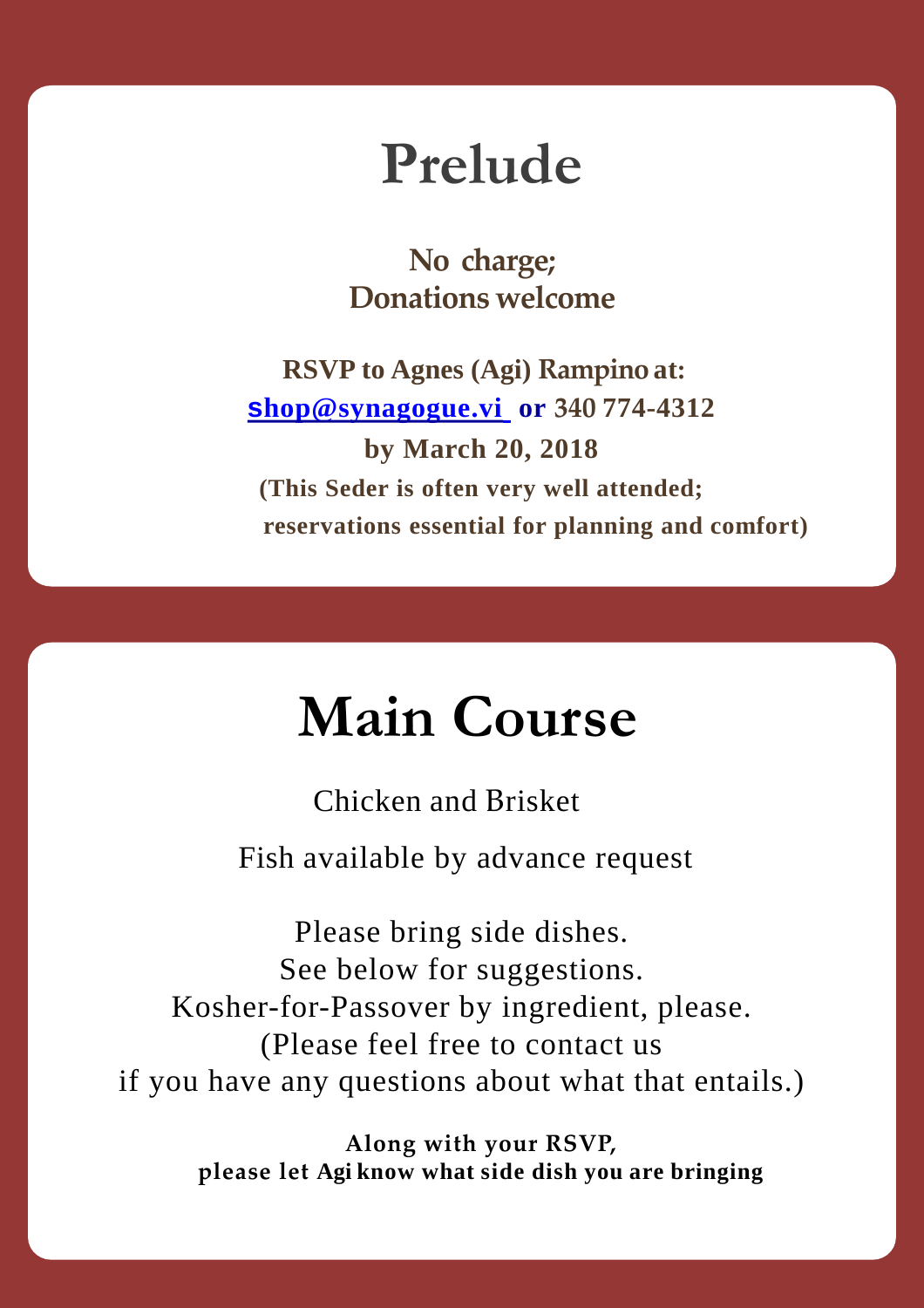# **Sidebar and Sweets**

#### (Suggestions)

Charoset Hard Boiled Eggs Gefilte Fish Potato Kugel Tzimmes (Stew) Salad Matzah Farfel Kugel Matza Apple Kugel Quinoa Vegetables Fruit Platters Flourless Desserts: Macaroons Chocolate Tart Whatever your other favorite Passover recipes might be..